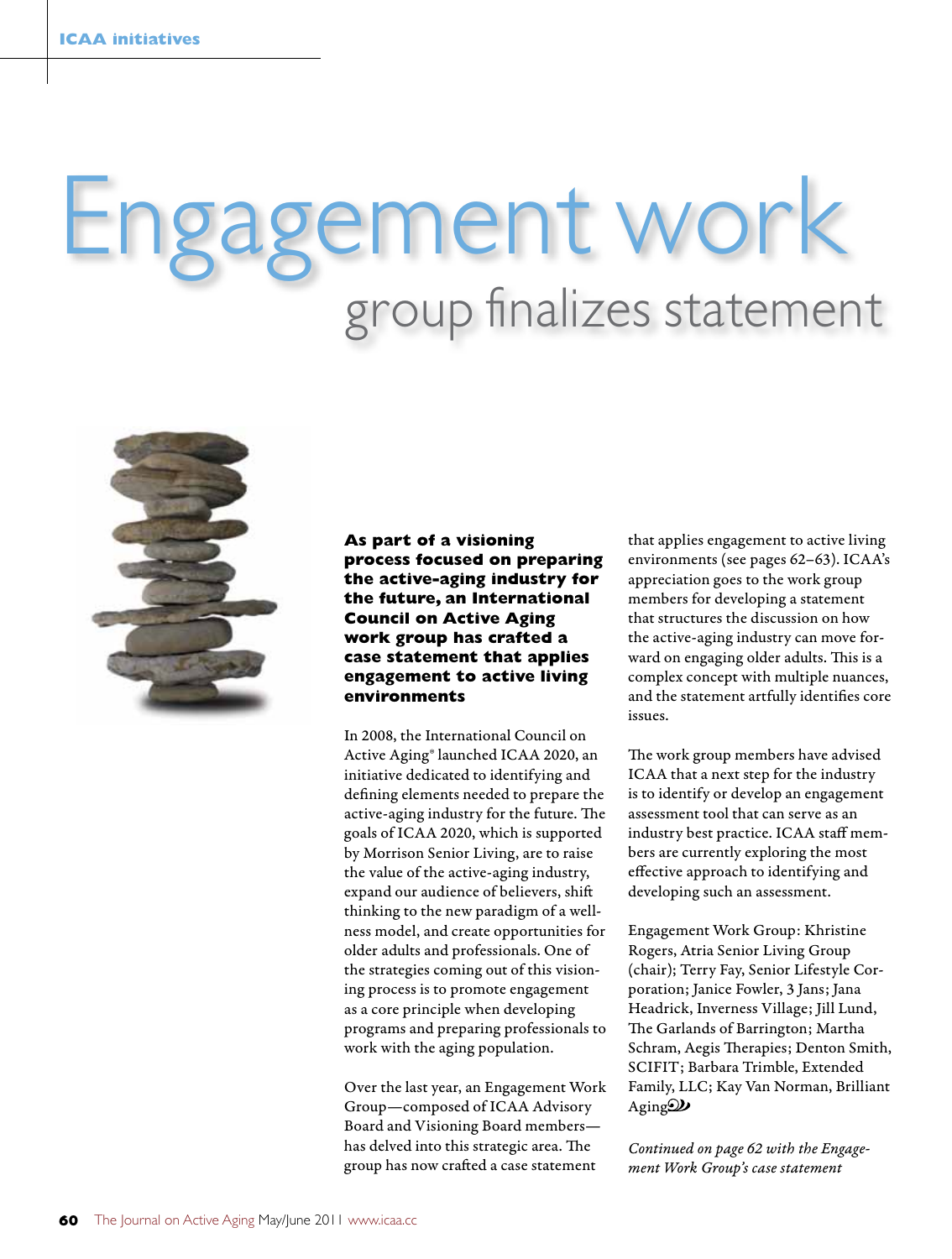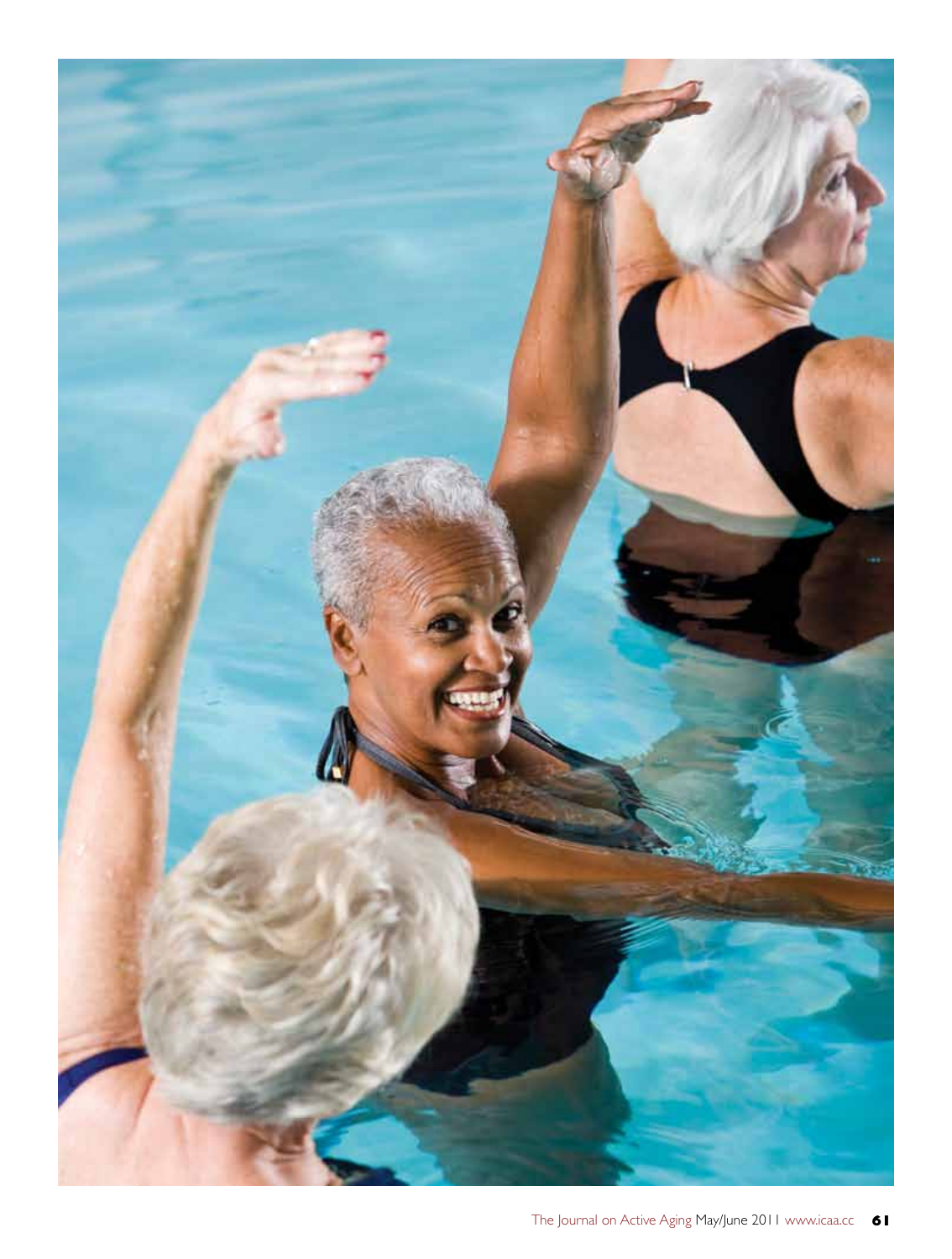## The Case for Engagement: A Metric with Meaning for the Active-Aging Industry

### **ICAA Work Group Discussion Summary**

For more than a decade, engagement in life has been a defining factor in successful aging. There is a growing body of research confirming that engagement can play a significant role in health and subjective well-being in later life. Activity theory has historically posited that doing something is better than inactivity, and most people experience basic wellness benefits from participating in some form of activity. However, the stereotype that simply keeping older people busy is a good indicator of well-being can be a barrier to optimizing active aging.

Multiple whole-person wellness benefits can be experienced through engagement in life, including life satisfaction, positive quality of life, and physical and psychological health.

Engagement must be uniquely defined for each individual and understood in the context of each person's needs, interests and sources of meaning. People who are privately and independently engaged can experience as many benefits as the person who participates in every activity offered by a senior living community or day program. Therefore, it is important not to assume that there is one universal and correct definition of engagement that applies to all older people. It is equally important that we do not define people or their level of wellness by what and how much they do.

The cost of disengagement can be high. People who are disengaged from their lives can experience social isolation, physical and cognitive decline, depressive symptoms, and spiritual discomfort.

### **Participation versus engagement**

Participation in activities is the first step to sustained engagement in life, which is critical to successful and optimal aging. Participating in activities offers basic wellness benefits to many.

An older person's participation in activities can provide great comfort to family members and professionals who see keeping busy as a sign of late-life wellbeing. Participation can easily become prescribed by well-intentioned family members and professionals who often look to activity as a stand-alone indicator that an older person is thriving.

However, older people desire and expect to experience meaning and well-being in their lives and many do not view simply keeping busy as an acceptable option for late-life fulfillment. The widely held belief that an older person doing something—regardless of whether the activity holds interest and meaning for that person—is sufficient highlights how ageism can influence our societal beliefs about later life. People of all ages seek meaning and purpose in their lives, and this desire for fulfillment does not stop when one turns 65, 85 or 105.

### **The role of resilience**

The paradox of aging is that while people do experience age-related losses, older people as a group have higher levels of subjective well-being than younger age cohorts. Resilience plays a key role in one's ability to overcome barriers to engagement at any age. Older people have overcome multiple adversities, which has reinforced their resilience.

Barriers to engagement emerge for many people throughout the life cycle. To maintain their engagement and sense of self, people must find ways to work through or around these barriers in order to continue to be themselves. Older people often experience additional barriers resulting from age-related losses that can include physical disease or disability, cognitive decline, relocation losses, and the death of family and friends. At face value, such losses can be incapacitating and lead to the belief that accompanying feelings of sadness or depression are a normal part of the aging experience.

Whole-person balance can be experienced in later life when decline in one dimension, such as a physical disability, can be offset by increased engagement in another dimension of wellness, such as social or spiritual connectedness. Creating this balance is an individual process.

### **Call for a paradigm shift**

Engagement in life is emerging as a critical indicator of healthy aging. Providing a menu of diverse activities for older adults is an appropriate first step in encouraging an active lifestyle. Engaging older adults requires knowing each person as an individual. Engagement requires an exploratory process to uncover hopes, past successes and personal goals.

Engagement represents a dramatic business shift from traditional programming that is typically rooted in activity theory. Getting to know an individual's life story, desires and dreams requires more time and an additional skill set for staff. For example, an engagement approach positions program and activity directors as personal life coaches. Staff roles would shift from designing and delivering large group programs to the role of "engagement coach" with the purpose of